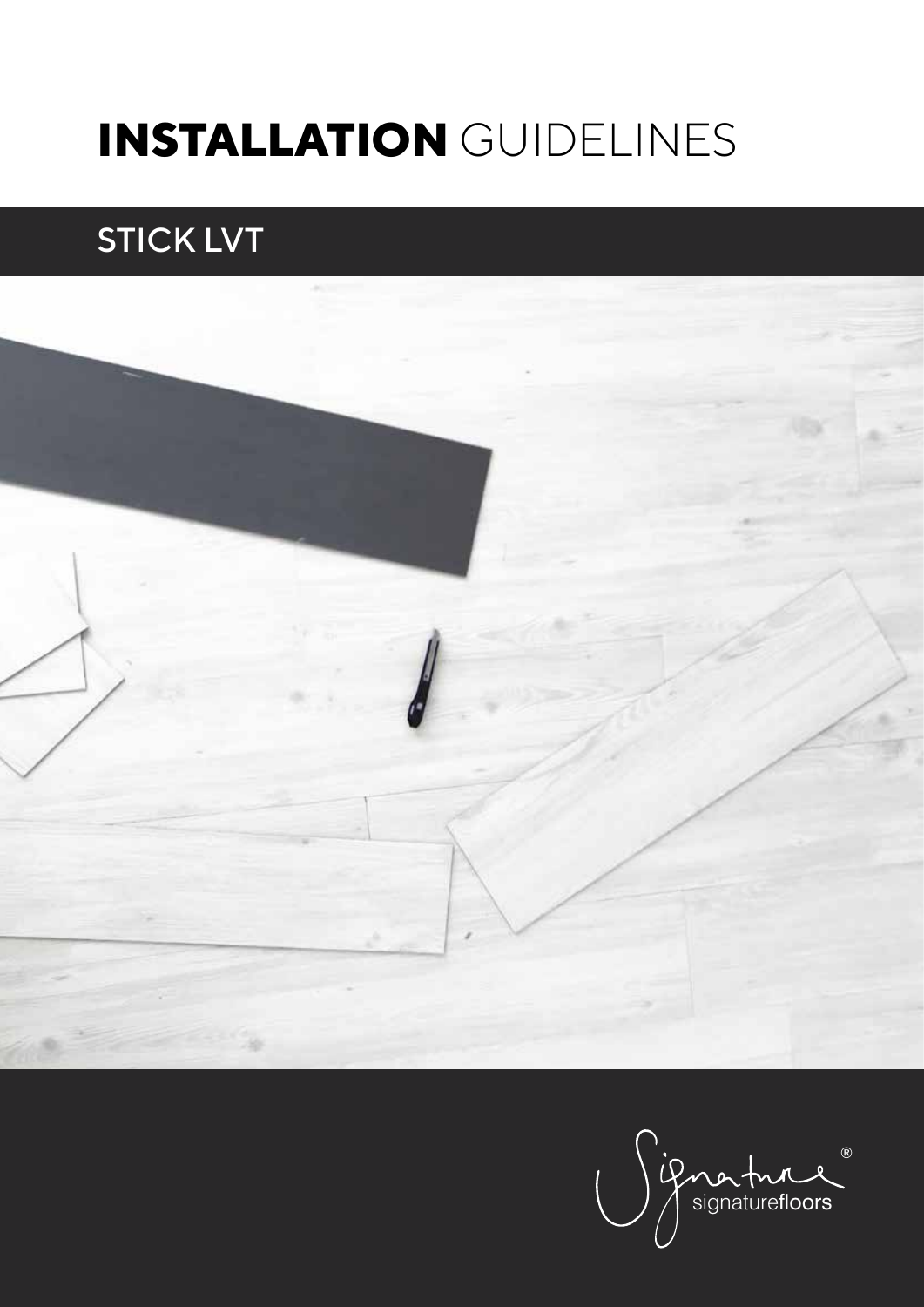### **GENERAL CONDITIONS**

A good preparation is essential for a smooth installation. *Stick LVT* can be installed on concrete, timber, ceramic and many other sub-floors which have been suitably prepared.

The effective application of *Stick LVT* is dependent on suitable site conditions.

*Stick LVT* must NOT be installed either externally or into unheated locations. It is possible to install *Stick LVT* flooring over floors incorporating underground heating, but these must be insulated to ensure surface temperature does not exceed 27°C. It is recommended on a new concrete slab that the heating is operational for several days prior to installation to reduce moisture in slab. Three days prior to installation, lower to 18°C. 24 hours post installation, gradually increase in increments of 3°C per day until it reaches the maximum operating temperature of 27°C before being turned back to its normal household temperature.

### **SUBSTRATE PREPARATION**

Careful sub-floor preparation as per current AS/NZS 1884 is vital for an excellent floor appearance and good installation. The sub-floor must be hard, flat, smooth, clean, dry, and free from defects, contaminants and fit for purpose.

A suitable levelling compound should be used to ensure that no irregularities show through to the surface of the finished floor. However, the selection of suitable materials, including smoothing and levelling compounds and any ancillary products is dependent upon the end use of the completed flooring, and must be agreed by the supplier of the preparative materials and the installer.

It is preferable that the packs are stored Iving flat, stacked squarely and away from vents and direct sunlight. It is recommended that you black out windows where direct sunlight streams in onto the floor to allow for continuity across the whole area to be laid.

Any proprietary materials used for floor preparation must be used in accordance with the manufacturers' recommended instructions.

In all cases, the sub-floor must be sufficiently dry and the RH (relative humidity) checked to ensure it is not greater than that of any proprietary materials that are being used when tested in accordance with current AS/NZS 1884.

Direct-to-earth concrete and stone sub-floors must have an effective damp proof membrane (DPM). Follow manufacturer's detailed instructions for the installation of a surface DPM and the use of levelling compound.

All particle board substrates require an underlay or underlayment.

The finished appearance of a *Stick LVT* floor will be as good as the quality of the base over which it is installed. Any irregularities in the sub-floor will show through the finished floor.

### **ACCLIMATISATION**

*Stick LVT* performs to its specifications when laid at room temperature between  $18^{\circ}$ C – 28 $^{\circ}$ C. The product should be acclimatised within the room it is to be laid at least 24 hours prior to installation. A constant temperature, fluctuating no more than 3°C per day and not below the required 18°C room temperature and 15°C floor temperature, should be maintained 24 hours before, during and after installation.

### **PRE-INSTALLATION**

| 1 | Ensure that all Stick LVT are from the same<br>batch and that there is no damage to the<br>boards or visual defects on the print layer.                                                                                                                                                        |
|---|------------------------------------------------------------------------------------------------------------------------------------------------------------------------------------------------------------------------------------------------------------------------------------------------|
| 2 | Before installation, check all panels in daylight<br>for possible defects or discrepancies in colour<br>or sheen.                                                                                                                                                                              |
| 3 | Check the edges of the Stick LVT for damage<br>and straightness                                                                                                                                                                                                                                |
| 4 | For best, results mix at least two packs when<br>fitting to avoid repetitions in the pattern. It is<br>also preferable only to use material from the<br>same batch in a single room. Lay the products<br>in the same direction they come out of the box<br>mixing planks from different boxes. |
| 5 | The surface beneath the floor must be<br>sufficiently prepared in advance to quarantee<br>successful fitting of the floor covering.                                                                                                                                                            |

*Stick LVT* should be protected from heavy traffic for 72 hours after installation so that the planks and adhesive can stabilise at consistent temperature between  $18^{\circ}$ C - 28 $^{\circ}$ C.

### **RECOMMENDED ADHESIVES**

*Stick LVT* is recommended to be installed with solvent free 'hard set' adhesive with a V1 trowel for normal installations.

If you are installing *Stick LVT* in rooms that have floor to ceiling windows which are exposed to prolonged periods of direct sunlight, we recommend that the use of polyurethane adhesive.

### STICK LVT *INSTALLATION GUIDELINES*

For domestic wet areas such as bathrooms, kitchens and laundries, Polyurethane adhesive may be required.

A list of approved adhesives can be found on our website www.signaturefloors.com.au or by calling 1800 150 554.

#### **Important**

Floor installation should not begin until the installer has assessed and approved the sub-floor and conditions.

### **STEP BY STEP FITTING INSTRUCTIONS**

The installation of *Stick LVT* flooring follows the same guidelines that apply to all quality resilient floors and needs to be laid according to current AS/NZS 1884.

- 1. Determine the installation direction of the *Stick LVT* floor. Calculate how the partition of plank or tiles will be across the width of the room/area and mark a 100% straight line on the floor.
- 2. Highlight the second line to create the section (for example, 5 rows wide) to be glued with the appropriate type of adhesive. Prior to using the adhesive, read the adhesive supplier instructions.
- 3. Spread the right amount of adhesive equally over the sub-floor and let it dry (open time) until it reaches its initial bonding strength. For more information, consult the specifications of the adhesive.
- 4. Lay the planks or tiles, respecting the direction of the arrows of the backing, into the sticky adhesive in order to transfer the adhesive fully on the backing (working time).
- 5. We recommend laying the planks in a random brick pattern, with the end joins being a minimum of 15cm apart.
- 6. Cut the planks or tiles tight against the wall or skirting. Use a sharp utility knife to cut the surface of the plank (you may need to score twice). Open up the cut by bending the plank and then finish the process by cutting through the back of the plank. Always place the factory edges together rather than the cut you have made, this will ensure a cleaner join.

Enature

- 7. Do not spread adhesive on a section greater than can be processed within the working time.
- 8. To ensure full contact with adhesive, immediately press every plank or tile with a hand roller.
- 9. Wipe excess adhesive with a damp cloth.
- 10. Roll each section with a roller of a minimum 40kg immediately after installation and several times in different directions during the working time.
- 11. Repeat steps 3 to 10 until the entire installation is completed.

**NOTE:** It is preferable that planks run parallel to incoming sunlight. It is accepted that this is not always possible given the layout of the job and jobs running over multiple rooms.

During installation we recommend that the temperature be controlled between  $18^{\circ}$ C – 28°C and vary by no more than 3°C. This environment must be maintained for 24 hours prior, during and after installation.

**NOTE:** Planks must be installed tight against as walls.

If you are installing *Stick LVT* in rooms that have floor to ceiling windows which are exposed to direct sunlight, we recommend that the use of polyurethane adhesive, and that windows are blocked out 24 hours prior to, during and after installation to keep the direct sunlight from the floor during the curing process.

### **PROTECTION**

### **FIRST CONTACT WITH WATER**

Prevent the floor from coming into contact with water for the first 72 hours after installation. Hereafter the adhesive is sufficiently resistant to water so that the bonding strength will not be affected.

For any assistance please contact Signature Floors on 1800 150 554.

### **WARRANTY**

Further information is available in our *Residential LVT* Care & Warranty Guidelines from your place of purchase and Signature Floors website **www.signaturefloors.com.au**

ignaturelloors